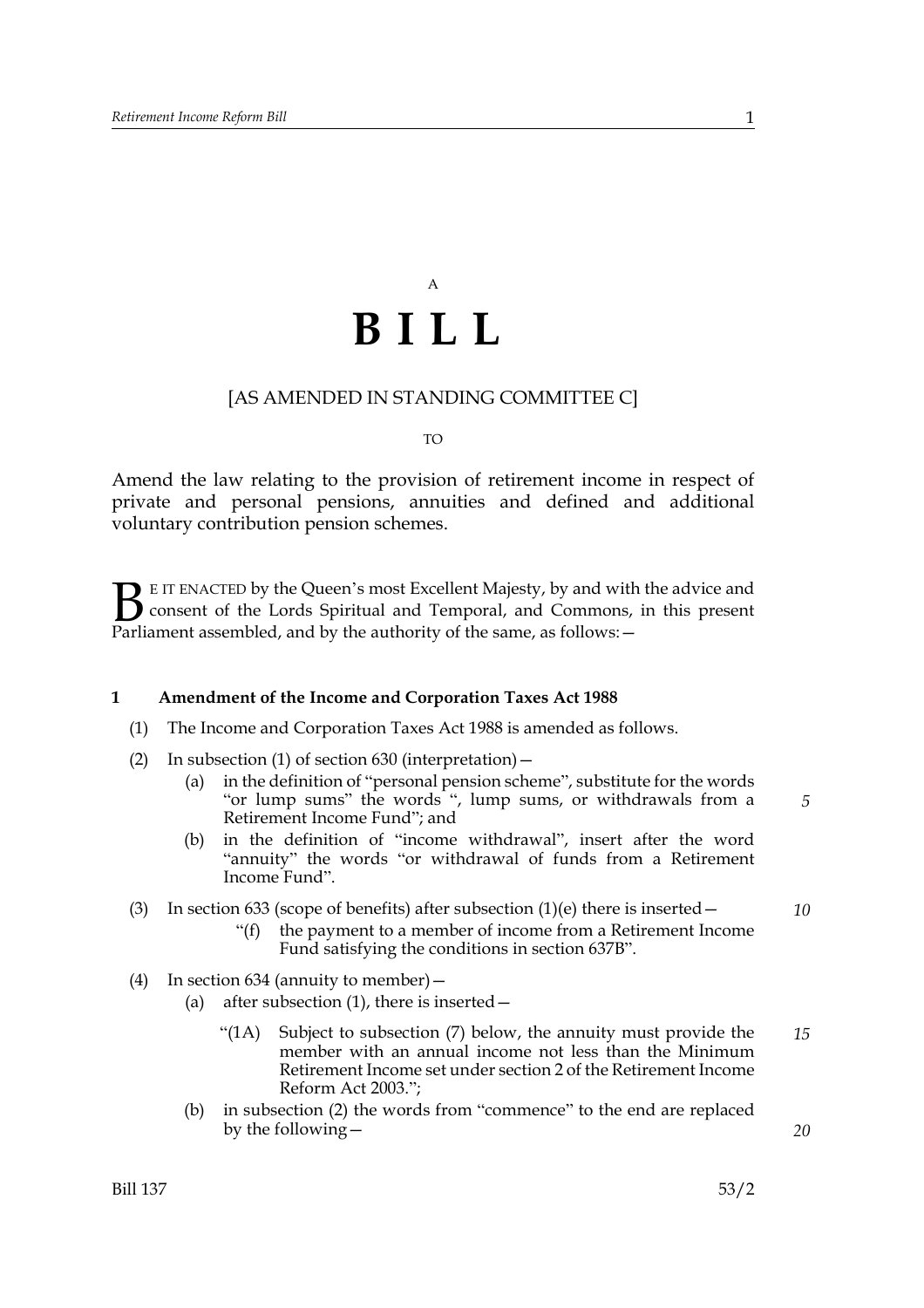| "(a)              | before the member attains the age of 50; or                                                                                                                               |
|-------------------|---------------------------------------------------------------------------------------------------------------------------------------------------------------------------|
| (b)               | in relation to a member who is in receipt of benefits<br>under section 634A before the date of this Act's entry<br>into force, after the member attains the age of 75; or |
| $\left( c\right)$ | in relation to any member aged 65 or over as at the date<br>of this Act's entry into force, within twelve months of<br>that date; or                                      |
| (d)               | in relation to all other members, after the member<br>$\cdots$ $\cdots$                                                                                                   |

- attains the age of 65." (c) after subsection (6) there is inserted— "(7) Section 45 of the Sex Discrimination Act 1975 shall not apply to the annuity provided under subsection (1A). (8) The income provided each year from the annuity under section (1A) must increase by reference to increases in the retail price index, so far as not exceeding 5%."
- (5) Sections 634A and 636A are repealed.
- (6) Subsection (5) shall not apply to schemes executed before the date of entry into effect of this Act.
- (7) After section 637A (Return of contributions on death of a member), the following section is inserted—

#### **"637B Retirement Income Fund**

- (1) Subject to subsections (2) and (3) of this section, a Retirement Income Fund is a vehicle for the reinvestment of savings in retirement, which
	- (a) has been established by a person designated by subsection (1) of section 632; and
	- (b) is a vehicle whose investments are—
		- (i) investments of a kind described in the Insurance Companies Regulations 1994, Schedule X, Part 1; or
		- (ii) approved by the Inland Revenue.
- (2) Funds held in a Retirement Income Fund as referred to in subsection (1) may be withdrawn from the Retirement Income Fund by the member as and when he elects. *30*
- (3) A member may not invest in a Retirement Income Fund unless the requirements of subsection (1A) of section 634, in relation to the Minimum Retirement Income, are satisfied.
- (4) A Retirement Income Fund, and any income derived from it, must not be capable of assignment or surrender by the member.
- (5) Any withdrawal from the Fund by the member under subsection (2) shall be assessable to tax under Schedule E (and section 203 shall apply accordingly) and shall be treated as earned income of the member."

#### **2 Minimum Retirement Income**

(1) The amount of the Minimum Retirement Income shall be set for each financial year, following consultation, by the Chancellor of the Exchequer by order.

*25*

*20*

*5*

*10*

*15*

*35*

*40*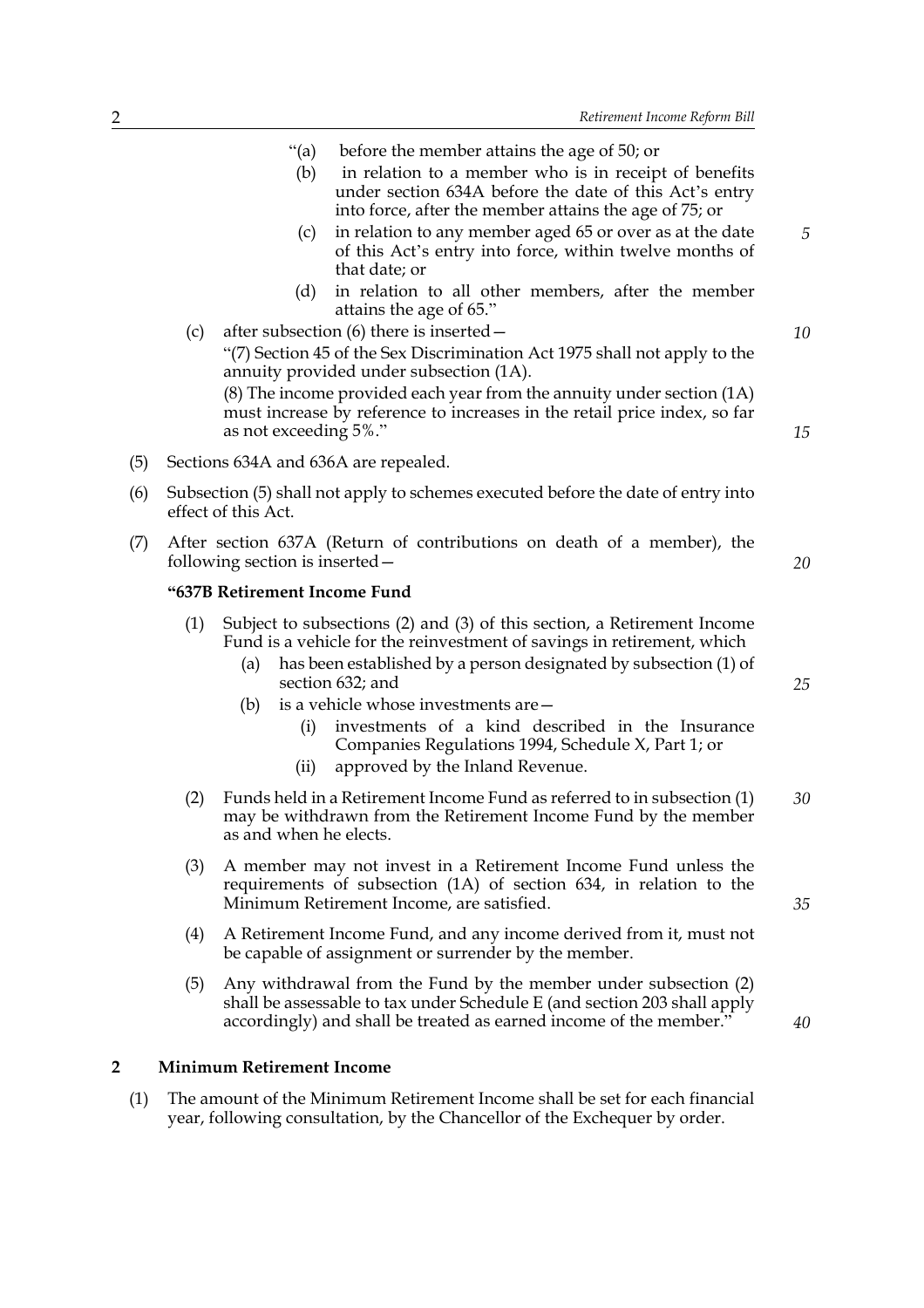- (2) An order under this section shall, in respect of each financial year after that in which this Act comes into force, be made on or before 31st January preceding the year in question.
- (3) An order under this section shall be made by statutory instrument and shall be subject to annulment in pursuance of a resolution of either House of Parliament.

### **3 Short title and commencement**

- (1) This Act may be cited as the Retirement Income Reform Act 2003.
- (2) This Act shall come into force on 6th April 2005.

*5*